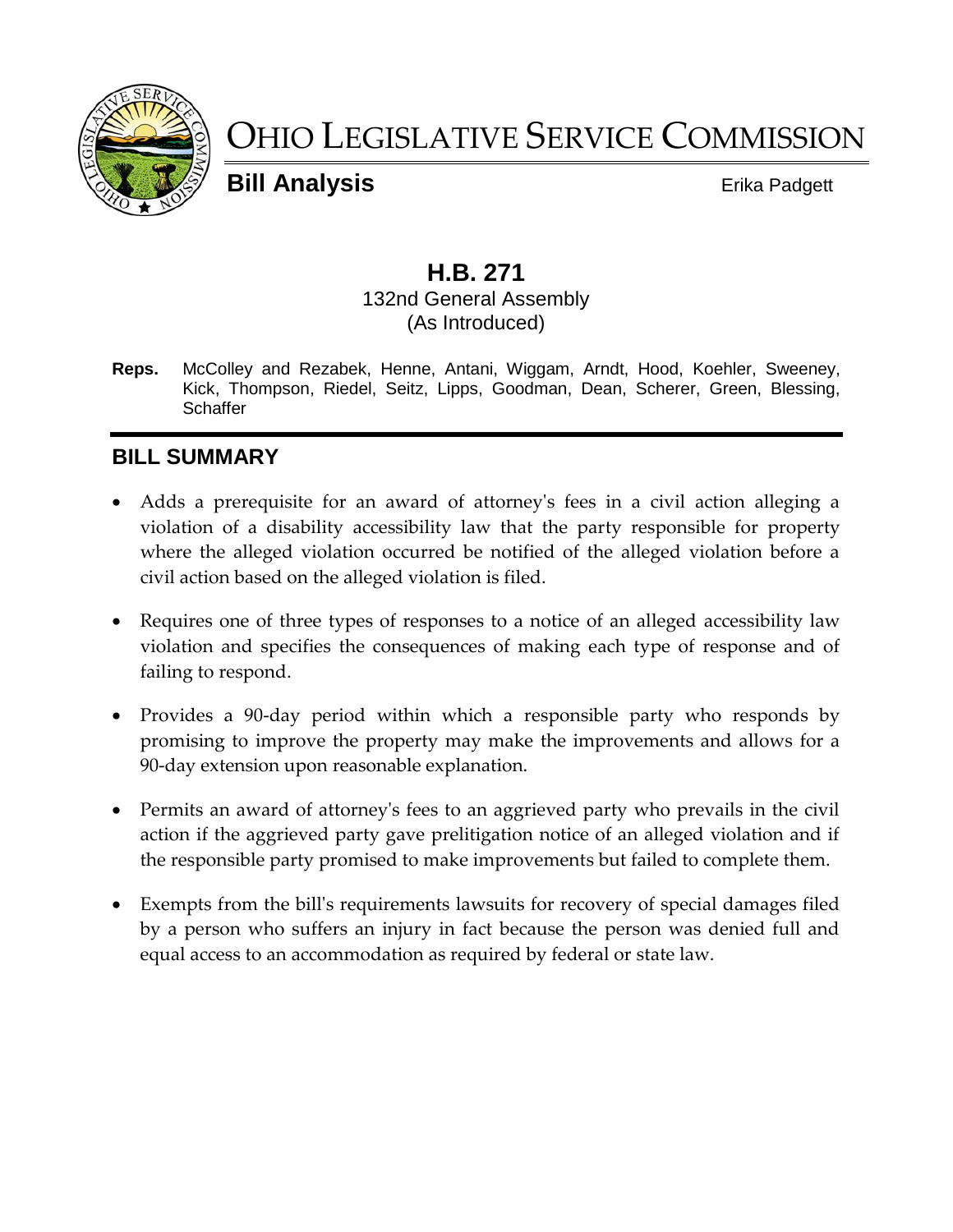# **CONTENT AND OPERATION**

## **Overview**

The bill requires an alleged aggrieved party claiming a violation of an accessibility law to notify the owner, agent, or other responsible party of the property (responsible party) of the alleged violation before filing a civil action. The failure of an alleged aggrieved party to serve notice prior to filing the civil action affects the party's ability to recover attorney's fees (see "**Damages and attorney's fees**," below).

An "accessibility law" is any federal or Ohio law that ensures accessibility for a person with a disability to services, programs, places of public accommodation, public conveyance and modes of transportation, streets, highways, sidewalks, walkways, buildings, medical facilities, and other public places.<sup>1</sup>

A "disability" is a physical or mental impairment that substantially limits one or more major life activities, including the caring for one's self, walking, and seeing. The term includes having a record of a physical or mental impairment and being regarded as having a physical or mental impairment.<sup>2</sup>

#### **Service and contents of notice**

An alleged aggrieved party who elects to serve notice to the responsible party must do so by personal service, in accordance with applicable state or federal laws, or by certified mail. The notice must identify the alleged accessibility law violation occurring on the property.<sup>3</sup> The bill provides a model for the notice (see "**Notice form**," below).

## **Response to notice**

A person who receives the notice must respond to the alleged aggrieved party by personal service or certified mail within 15 business days after the notice is served or sent. The response must do one of the following:

(1) Expressly state that improvements will be made to bring the property into compliance with applicable accessibility laws. If the responsible party makes the improvements within the 90-day period or provides a reasonable explanation as to why the improvements are not completed, such a response may not be considered an

 $1 R.C. 4112.16(F)(1)$ .

 $2$  R.C. 4112.01(A)(13), not in the bill.

 $3$  R.C. 4112.16(A).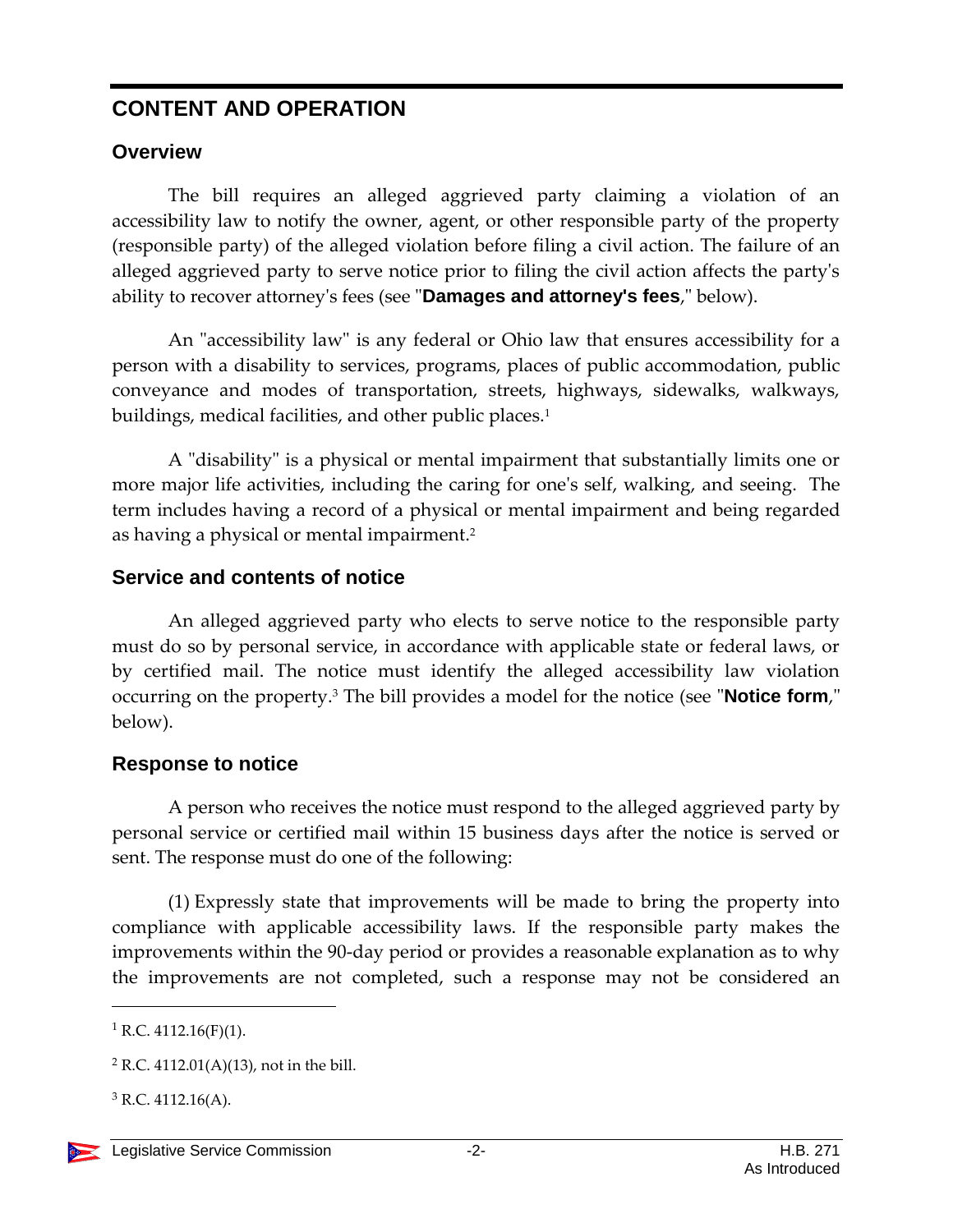admission of guilt and is inadmissible as evidence in any future actions based on the same facts filed against the respondent.

(2) Challenge the validity of the alleged violation;

(3) State that the alleged violation identified by the alleged aggrieved party have been corrected to comply with applicable accessibility laws. The responsible party must attach evidence to the response that verifies those improvements.<sup>4</sup>

#### **Filing of action**

An alleged aggrieved party who serves notice may not file a civil action until one of the following occurs (see **COMMENT**):

(1) If the response states that improvements will be made to bring the property into compliance with applicable accessibility laws, the responsible party fails to make the improvements or bring the property into compliance with accessibility laws within 90 days and, in the opinion of the alleged aggrieved party, fails to provide a reasonable explanation for the failure;

(2) The response challenges the validity of the alleged violation;

(3) The response states that the alleged violation has been corrected but the alleged aggrieved party reasonably believes that the alleged violation continues to exist;

(4) The responsible party fails to respond to the notice within 15 business days.<sup>5</sup>

## **Opportunity to correct violation**

Under the bill, a responsible party who states that improvements will be made to bring the property into compliance with applicable accessibility laws has 90 days to remedy the alleged violation. The 90-day period begins on the date the alleged aggrieved party receives the response. The responsible party may extend the 90-day period up to 90 days upon providing a reasonable explanation as to why the improvement requires more than 90 days to complete. Reasonable explanations include demonstrated need for delay, such as construction and permitting related issues. If the responsible party fails to make the necessary improvements within the 90-day period and fails to provide a reasonable explanation as to why the improvements were not

 $5 R.C. 4112.16(A)$  and  $(D)(2)(a)$ .



 $4$  R.C. 4112.16(C), (D)(1)(b), and (F)(2).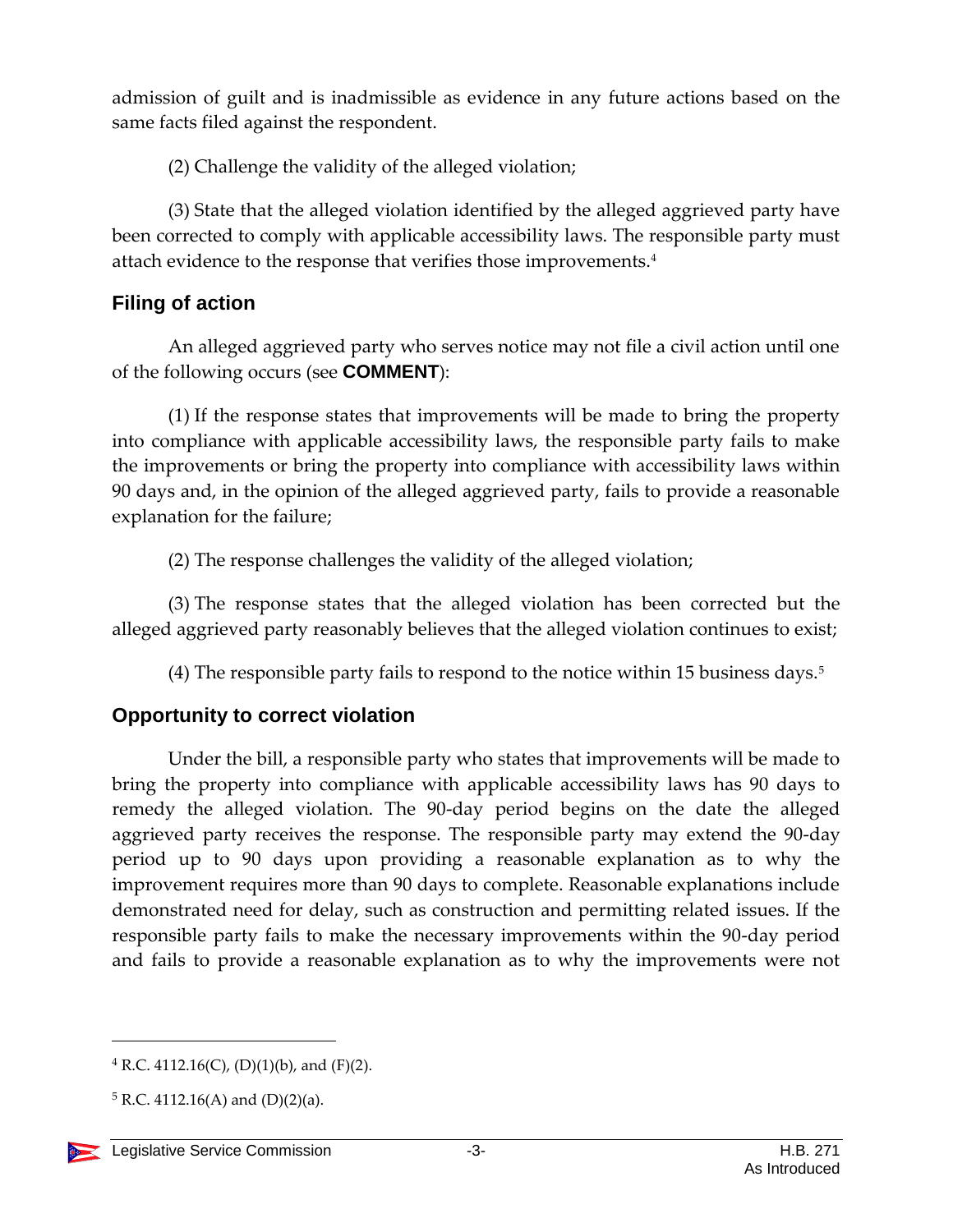completed, the alleged aggrieved party may file a civil action for the accessibility law violation against the responsible party.<sup>6</sup>

#### **Damages and attorney's fees**

If an alleged aggrieved party files a civil action alleging violation of an accessibility law without serving the required prelitigation notice,<sup>7</sup> the alleged aggrieved party (now the plaintiff) generally is not entitled to attorney's fees upon winning the case. The plaintiff may receive attorney's fees, however, if the trial court determines that attorney's fees are appropriate due to the nature of the violation, including its willfulness, duration, or severity.

If the plaintiff wins in a civil action filed after giving notice, the plaintiff is normally entitled to reasonable attorney's fees in addition to any other available remedies if the responsible party fails to make the improvements within the 90-day period or to provide a reasonable explanation for the delay. However, the plaintiff is not entitled to attorney's fees if the plaintiff filed the action before the expiration of an extension period invoked by the responsible party and the court determines that the responsible party's explanation as to the necessity of the extension was reasonable.<sup>8</sup>

The plaintiff may not receive any damages or attorney's fees for any action arising out of the same or similar facts that served as a basis for the alleged violation if the responsible party who receives prelitigation notice of a violation does either of the following:

- Makes improvements to bring the property into compliance with the applicable accessibility laws within the statutory 90-day period and provides evidence to the plaintiff that the improvements were made;
- Demonstrates to the court's satisfaction that the explanation given for the necessity of an extension was reasonable.

The plaintiff may receive damages and attorney's fees for actions arising out of a recurrence of the same or similar alleged accessibility law violation if it is determined

 $6$  R.C. 4112.16(D)(1)(a) and (2)(a).

<sup>&</sup>lt;sup>7</sup> In the Ohio Civil Rights Law, a complainant who is not an aggrieved person can commence a civil action on behalf of the aggrieved person (R.C. 4112.05(B)(1), 4112.051(A)(2), 4112.052, and 4112.06, not in the bill).

 $8$  R.C. 4112.16(A) and (D)(2)(b).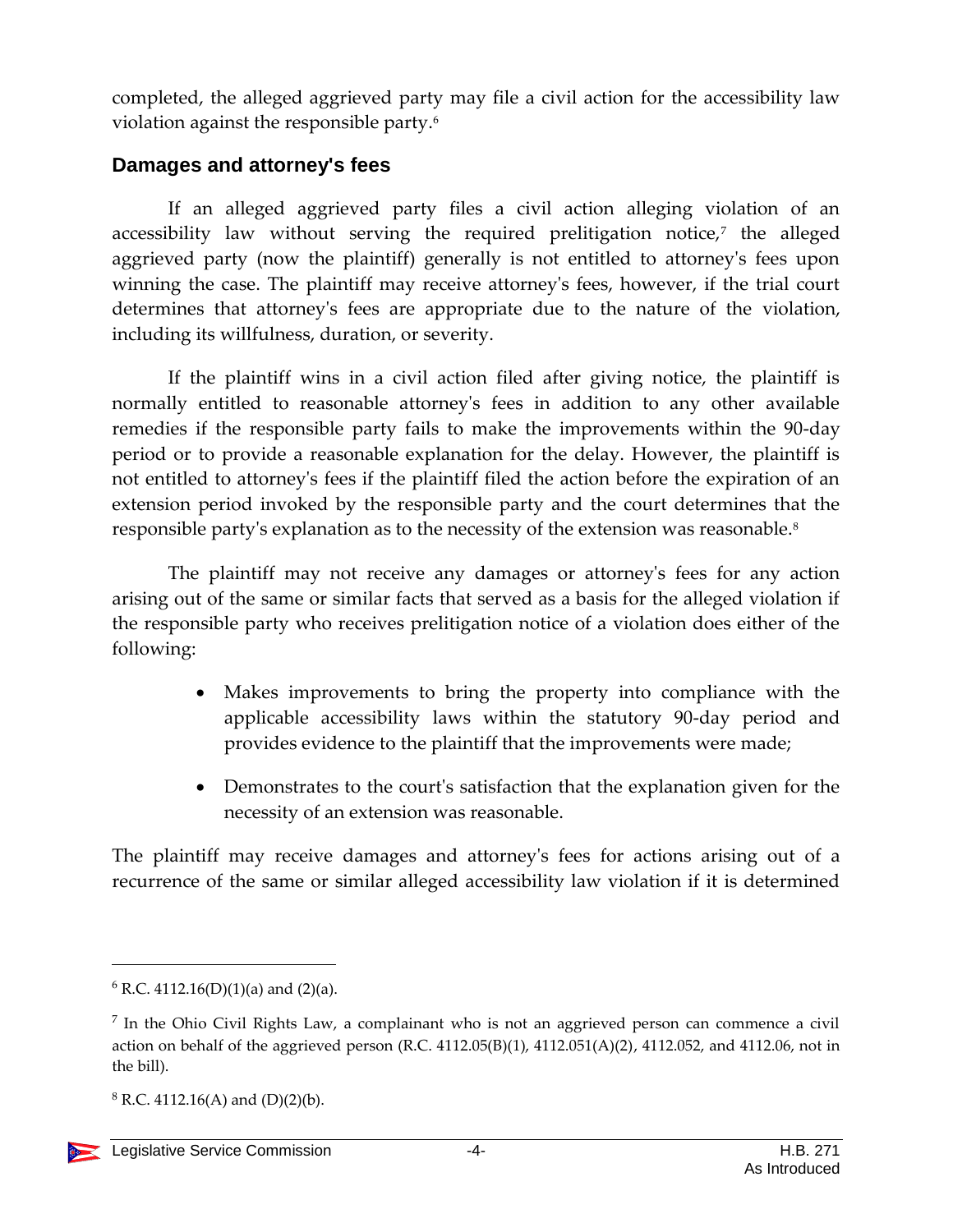that the responsible party failed to maintain accessibility following the initial improvements.<sup>9</sup>

#### **Applicability**

The bill does not limit actions for recovery of special damages filed by any person who suffers an injury in fact because the person was denied full and equal access to an accommodation as required by federal or state law. The bill does not apply to actions initiated by the Ohio Civil Rights Commission.<sup>10</sup>

#### **Notice form**

The notice described in the bill must be in substantially the following form or furnish similar information:

> THIS LETTER IS TO INFORM YOU THAT THE PROPERTY LOCATED AT (address of property), FOR WHICH YOU ARE THE PROPERTY OWNER, AGENT, OR OTHER RESPONSIBLE PARTY, MAY BE IN VIOLATION OF FEDERAL AND/OR STATE ACCESSIBILITY LAWS AND CAUSED HARM TO (name of alleged aggrieved party).

> SPECIFICALLY, THE POSSIBLE VIOLATION(S) HAS/HAVE BEEN IDENTIFIED AS FOLLOWS:

> (Notice must identify the specific facts that constitute the alleged violation, including the approximate date on which the alleged violation occurred or was observed and identification of the location of the alleged violation with sufficient detail, so that the location can be identified by the property owner, agent, or other responsible party.)

> YOU HAVE 15 BUSINESS DAYS TO RESPOND TO THIS NOTICE BY PERSONAL SERVICE OR CERTIFIED MAIL. YOUR RESPONSE MUST BE ADDRESSED TO (address where personal service may be received or certified mail may be sent). OHIO LAW ALLOWS YOU TO RESPOND IN ONE OF THREE WAYS:

 $10$  R.C. 4112.16(E).



 $9$  R.C. 4112.16(D)(2)(c).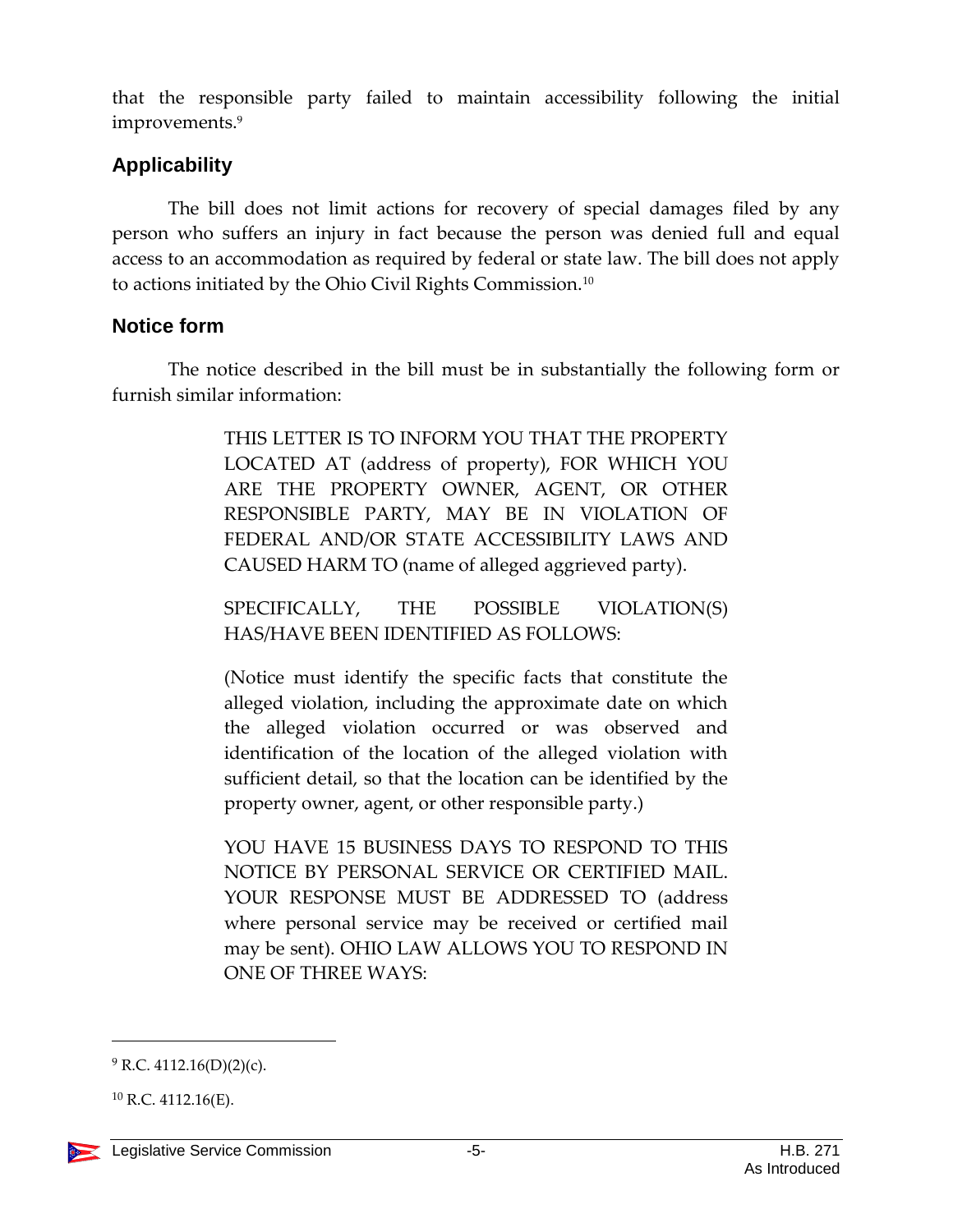(1) YOU MAY EXPRESSLY STATE THAT IMPROVEMENTS WILL BE MADE TO BRING THE PROPERTY INTO COMPLIANCE WITH APPLICABLE ACCESSIBILITY LAWS. IF YOU RESPOND IN THIS MANNER, YOU HAVE A MAXIMUM OF 90 DAYS TO COMPLETE THESE IMPROVEMENTS. THE 90-DAY PERIOD SHALL BEGIN ON THE DATE YOUR RESPONSE TO THIS NOTICE IS RECEIVED AT THE ADDRESS GIVEN ABOVE. IF THE IMPROVEMENTS NECESSARY TO BRING THE PROPERTY INTO COMPLIANCE WITH THE APPLICABLE ACCESSIBILITY LAWS ARE NOT COMPLETED WITHIN THE 90-DAY PERIOD, THE ALLEGED AGGRIEVED PARTY MAY BRING A LAWSUIT AGAINST YOU. YOU MAY EXTEND THE 90-DAY PERIOD ONLY IF YOU PROVIDE A REASONABLE EXPLANATION AS TO WHY IMPROVEMENTS CANNOT BE MADE WITHIN 90 DAYS. REASONABLE EXPLANATIONS INCLUDE DEMONSTRATED NEED FOR DELAY, SUCH AS CONSTRUCTION AND PERMITTING RELATED ISSUES.

(2) YOU MAY CHALLENGE THE VALIDITY OF THE ALLEGED VIOLATIONS. IF YOU RESPOND IN THIS MANNER, THE ALLEGED AGGRIEVED PARTY MAY BRING A LAWSUIT AGAINST YOU IMMEDIATELY.

(3) IF THE VIOLATIONS LISTED ABOVE ARE THE SAME AS OR SIMILAR TO PREVIOUS VIOLATIONS THAT YOU BELIEVE HAVE BEEN CORRECTED, YOU MAY RESPOND BY STATING THAT THE NECESSARY IMPROVEMENTS HAVE BEEN MADE TO BRING THE PROPERTY INTO COMPLIANCE WITH THE APPLICABLE ACCESSIBILITY LAWS. YOU MUST ALSO ATTACH EVIDENCE THAT VERIFIES THOSE IMPROVEMENTS.

IF YOU HAVE ANY QUESTIONS ABOUT THIS NOTICE OR YOUR RIGHTS UNDER FEDERAL OR OHIO LAW, PLEASE CONTACT YOUR LEGAL COUNSEL.<sup>11</sup>

<sup>11</sup> R.C. 4112.16(B).